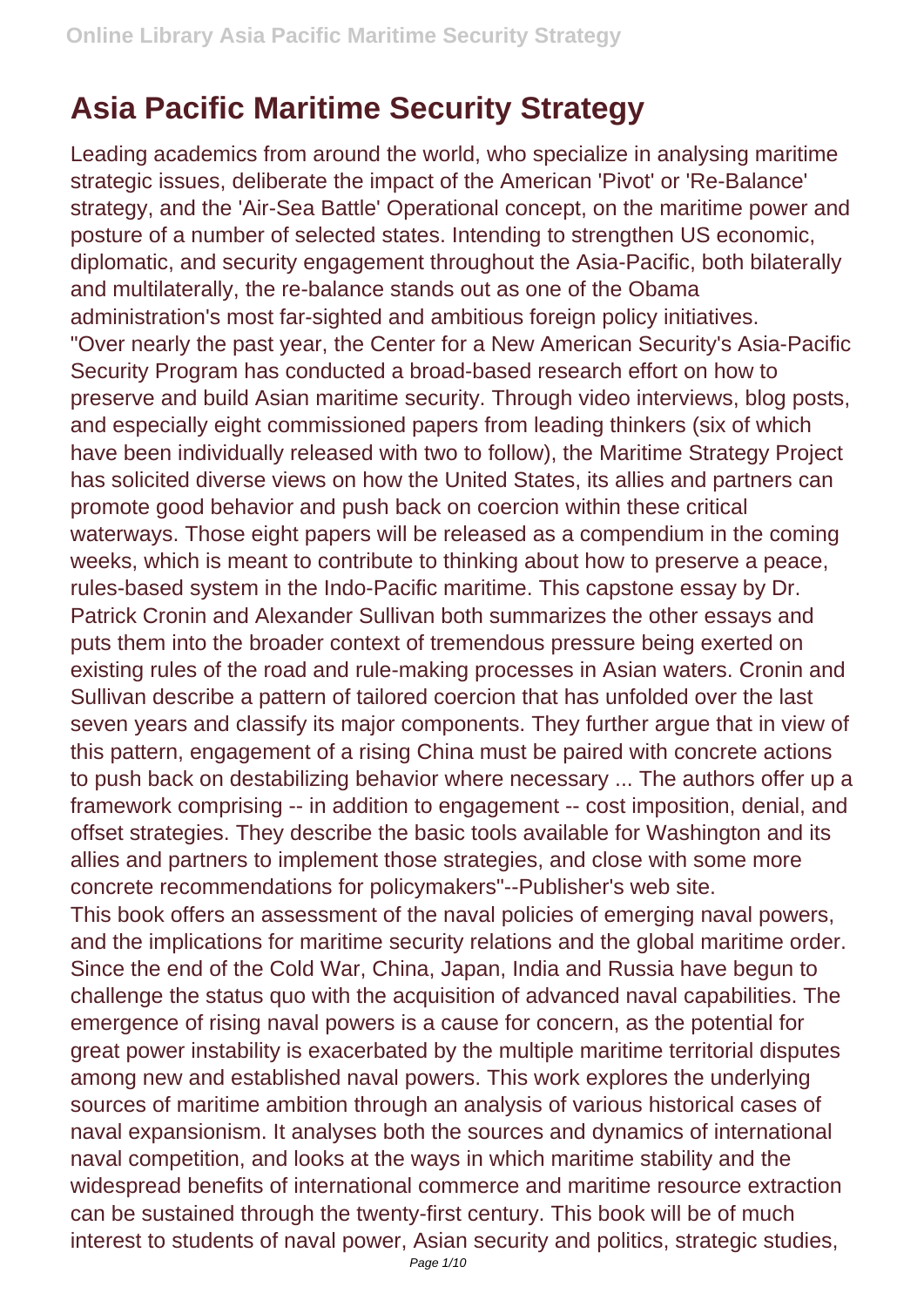security studies and IR in general.

Essay from the year 2009 in the subject Nautical Science, grade: 2,0, Nanyang Technological University (Institute of Defence and Strategic Studies), language: English, abstract: This comment shall give an insight into the German perception with regard to its own maritime interests in the Southeast Asian area. First, the objectives of the government will be lighted up. Secondly, military, as well as economic aspects of the maritime domain in Southeast Asia will be discussed. The main focus will lie on the area of the energy production industry, the container transport and India as an ambitious maritime power. Indonesia is the largest archipelago state in the world comprising 17,480 islands, with a maritime territory measuring close to 6 million square kilometres. It is located between the two key shipping routes of the Pacific and Indian Ocean. Indonesia's cooperation in maritime security initiatives is vitally important because half of the world's trading goods and oil pass through Indonesian waters, including the Straits of Malacca, the Strait of Sunda and the Strait of Lombok. This book analyses Indonesia's participation in international maritime security cooperation. Using Indonesia as a case study, the book adopts mixed methods to assess emerging power cooperation and non-cooperation drawing from various International Relations theories and the bureaucratic politics approach. It addresses not only the topic of Indonesia's cooperation but also engages in debates across the International Relations, political science and policy studies disciplines regarding state cooperation. Based on extensive primary Indonesian language sources and original interviews, the author offers a conceptual discussion on the reasons underlying emerging middle power participation or non-participation in cooperation agreements. The analysis offers a fresh perspective on the growing problems of maritime terrorism and sea robbery and how an emerging power deals with these threats at unilateral, bilateral, regional and multilateral levels. The book fills a significant gap in literature on Indonesian foreign policy making in the post-1998 era. It provides the first in-depth study of Indonesia's decision making process in the area of maritime security and will thus be of interest to researchers in the field of comparative politics, international relations, security policy, maritime cooperation, port and shipping businesses and Southeast Asian politics and society. The Asia-Pacific region has emerged as the hub of global geo-political, geoeconomic and geo-strategic significance in the post-Cold War period. The rise of China and the resurgence of India will be the hallmark for the next 50 years. How this surge in power is accommodated by the incumbent powers like the United States and Japan, and how the new regional powers like China and India manage the power politics that emerge will be the key determinants of regional stability. This volume examines the national maritime doctrines as well as the nuclear weapons developments at sea of the four major powers in the Asia-Pacific, namely, China, India, Japan and the United States, to see if the evolving dynamic is a cooperative or a competitive one. In particular, the volume looks at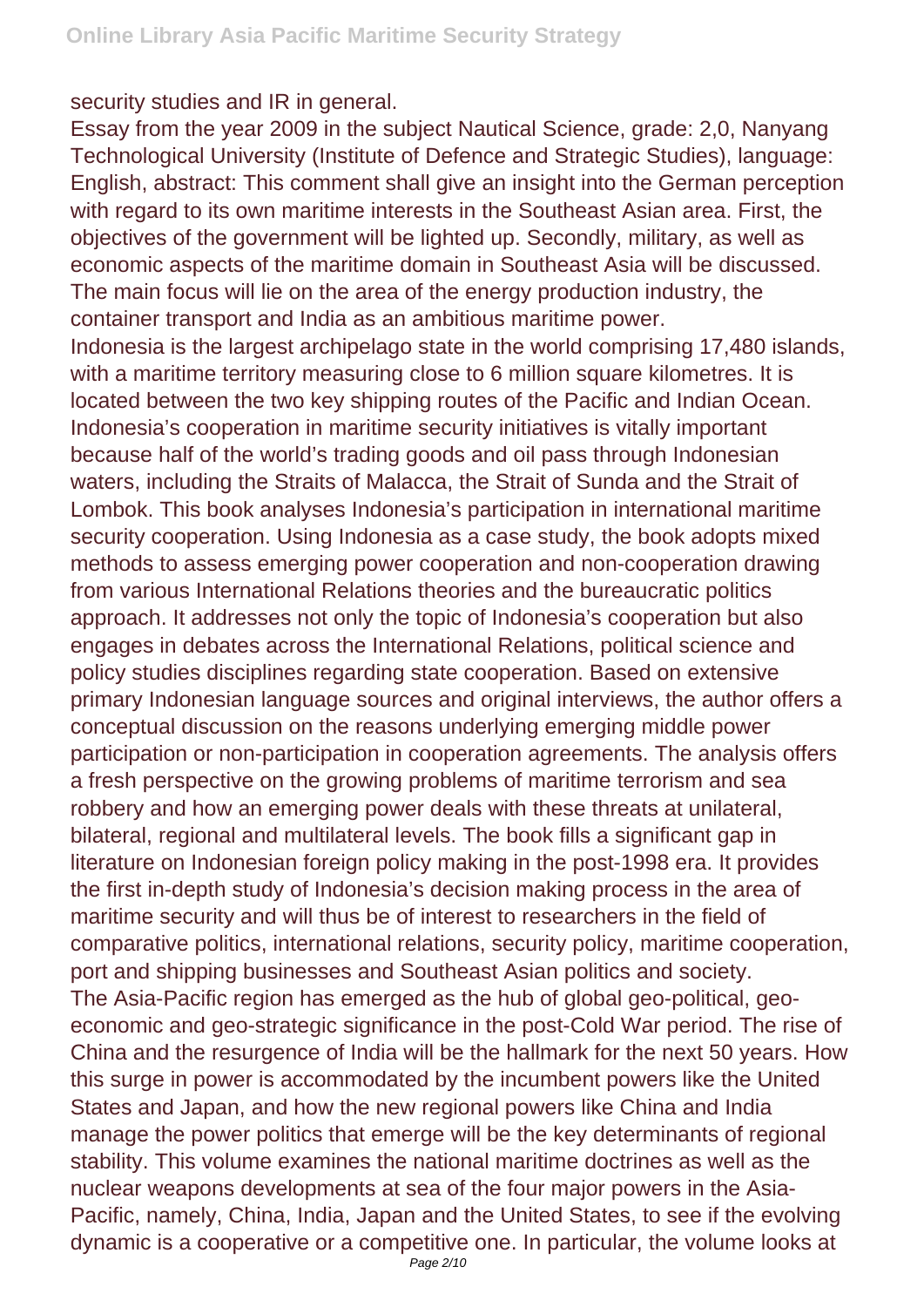the evolving paradigms of maritime transformation in strategy and technology; the emergent new maritime doctrines and evolving force postures in the naval orders of battle; the role and operations of nuclear navies in the Asia-Pacific; and the implications and impact of nuclear weapons, ballistic missiles and sea-based missile defence responses in the region. Sample Chapter(s). Chapter 1: Cooperation or Competition in Maritime Asia-Pacific? (544 KB). Chapter 3: Maritime Strategic Trends in the Asia-Pacific: Issues and Challenges (1,534 KB). Contents: Issues, Trends and Paradigms in Maritime Asia-Pacific; National Maritime Doctrines and Capabilities; Nuclear Weapons and Missile Defences: The Maritime Dimension in the Asia-Pacific. Readership: Policy makers, academics, research analysts and students interested in maritime security in the Asia-Pacific region.

This volume investigates the nature of threats facing, or perceived as facing, some of the key players involved in Asian maritime politics. The articles in this collection present case studies on Malaysia, Singapore, the Philippines, Thailand, Japan, China, and Southeast Asia as a whole and focus on domestic definitions of threats and conceptualisations of security. These studies map the differing understandings of danger in this region and explore how contending narratives of "threats" and "security" affect the national maritime security policy deliberations within the countries of this region. Those interested in maritime security and management in Asia will find this collection an invaluable addition to the literature on this topic.

This book is concerned with both the national security concerns of Asian maritime nations and the security of the Asian maritime commons. These are defined as the Pacific and Indian Oceans and associated seas, bays, and gulfs, with their included sea lines of communication (SLOCs). The most useful geographical designation for maritime Asia is the "Indo-Pacific." Bernard Cole provides both a survey of the maritime strategies of the primary nations of the Indo-Pacific region and an evaluation of the domestic and international politics that drive those strategies. The United States, Canada, Russia, Japan, North Korea, South Korea, China, the Philippines, Brunei, Indonesia, Vietnam, Singapore, Malaysia, Myanmar, India, Pakistan, Iran, the smaller Indian Ocean and Persian Gulf states are all surveyed and analyzed. The United States, Japan, China, and India not surprisingly draw the most attention, given their large modern navies and distant strategic reach. The author concludes that the United States remains the dominant maritime power in this huge region, stretching from Canada to the Persian Gulf, despite its lack of a traditionally strong merchant marine. U.S. maritime power remains paramount, due primarily to its dominant navy. The Chinese naval modernization program deservedly receives a good deal of public attention, but Cole argues that on a day-to-day basis the Japanese Maritime Self-Defense Force, as its navy is named, is the most powerful maritime force in Far Eastern waters, while the modernizing Indian Navy potentially dominates the Indian Ocean. In fact, a focus of this work is the exemplary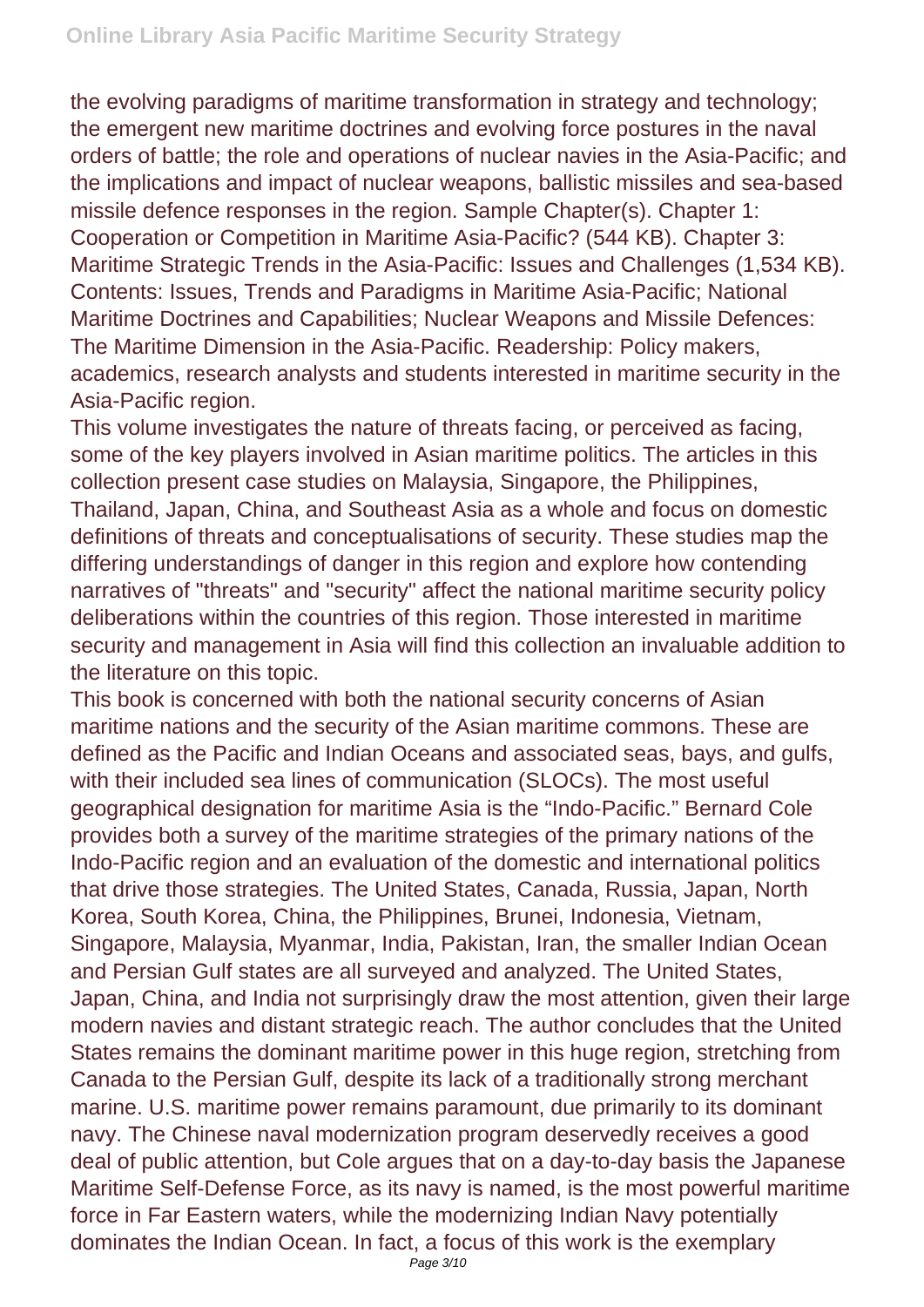description of all the region's navies, with the author noting the naval arms race that is underway, particularly in the area of submarine acquisition. Cole is careful to couch this phenomenon in the regional concerns about Chinese naval expansion and the desire to ensure a continued, massive U.S. naval presence. The current naval developments in the region evince elements of a naval arms race, but lack the coherent maritime strategies to make naval developments dangerous to regional peace and security. Most telling will be whether United States power and focus remain on the region, while adjusting to continued Chinese maritime power in a way acceptable to both nations. No other current or recent work provides such a complete description of the Indo-Pacific region's navies and maritime strategies, while analyzing the current and future impact of those forces.

Leading academics from around the world, who specialize in analysing maritime strategic issues, deliberate the impact of the American 'pivot' or 're-balance' strategy, and the 'Air-Sea Battle' operational concept, on the maritime power and posture of a number of selected states. Intending to strengthen US economic, diplomatic, and security engagement throughout the Asia-Pacific, both bilaterally and multilaterally, the re-balance stands out as one of the Obama administration's most far-sighted and ambitious foreign policy initiatives. This book conducts a comprehensive study on China's maritime strategy. It discusses the lessons of maritime power history that must be learnt by Chinese today, the relations between China's maritime strategy and domestic developing problems of China, the status and influence of maritime strategy from China's overall development strategy perspective, and the geopolitical targets of Chinese navy in 2050. China's maritime strategy is one of the most important academic and realistic subjects in the present and future. This book is the first book to discuss China's maritime strategy comprehensively in and outside China. It will give readers a better sense of why China has to develop its sea power, why it lays so much emphasis on Taiwan and the South China sea, why the country can make friends with India but not Japan, and why China's maritime strategy will never challenge America but has to face the pressure from America's maritime hegemony, and so on. Contents:Historical Lessons of Dealing with the Maritime Offensive Strategy in a Defensive WayLearn from the Sea Power Theory and Geopolitical TheoryThe Domestic Motivation of China's Maritime Power StrategyThe International Environment of China's Maritime Power StrategyThe Competitors of China's Maritime Power StrategyThe Geopolitical Watershed of China's Maritime PowersSurrounding Environment of China's Maritime Power StrategyThe Strategic Design for China's Maritime Power in Asia-Pacific Readership: Academics, undergraduate and graduate students, policymakers and professionals interested in China's maritime strategy and geopolitics. Key Features:In-depth and comprehensive analyses on China's maritime strategyFirst book outlines the geopolitical targets of Chinese navy in 2050Keywords:China;Maritime Strategy;Maritime Security;Sea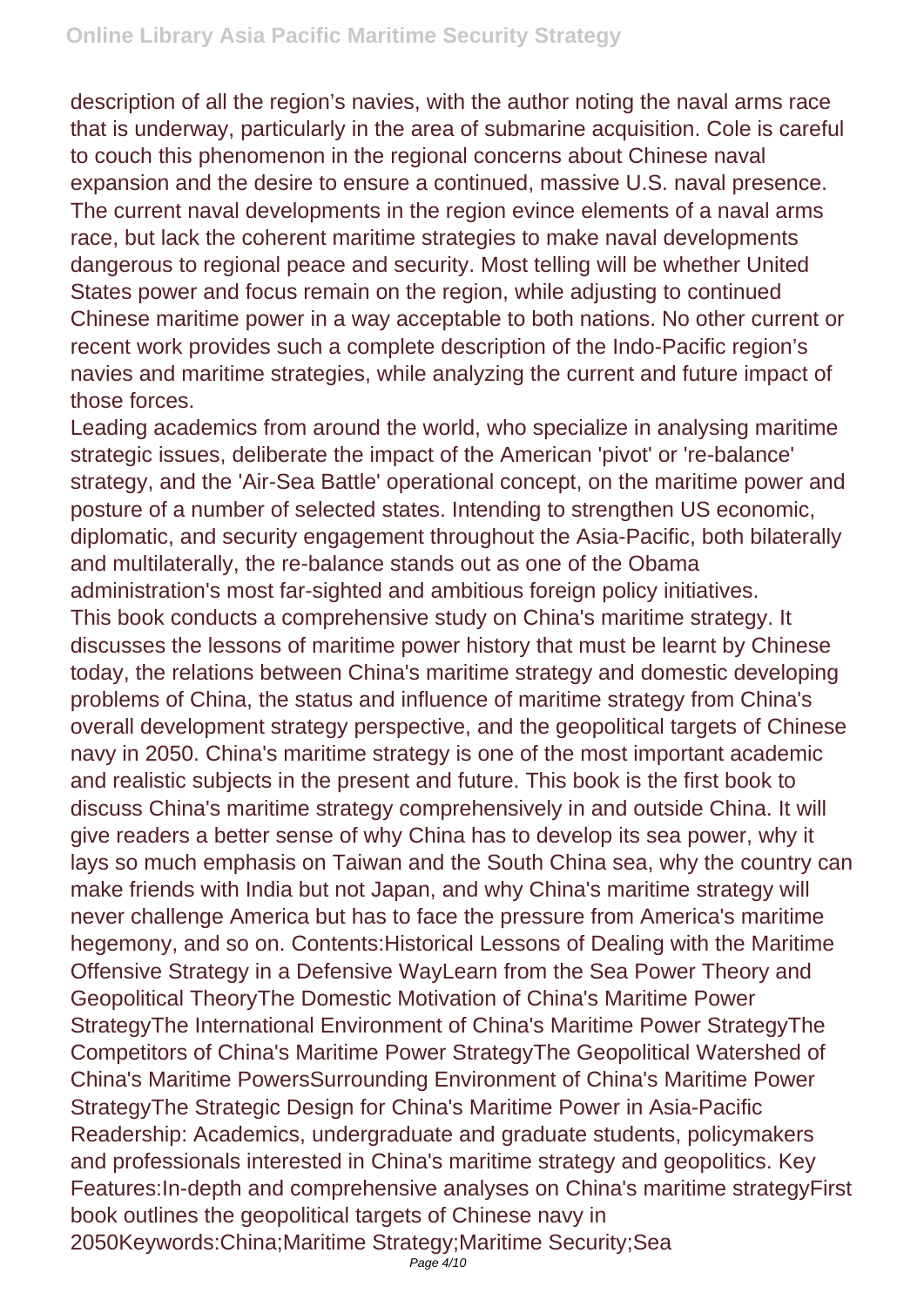Power;Geopolitics;Taiwan;India;Japan;Diaoyu Island;South China Sea;History;National Security

This volume brings together international experts to provide fresh perspectives on geopolitical concerns in the South China Sea. The book considers the interests and security strategies of each of the nations with a claim to ownership and jurisdiction in the Sea. Examining contexts including the region's natural resources and China's behaviour, the book also assesses the motivations and approaches of other states in Asia and further afield. This is an accessible, evenhanded and comprehensive examination of current and future rivalries and challenges in one of the most strategically important and militarized maritime regions of the world.

The need for freedoms of navigation in regional waters is frequently mentioned in statements from regional forums, but a common understanding of what constitutes a particular freedom of navigation or the relevant law is lacking. This book discusses how law, politics and strategy intersect to provide different perspectives of freedoms on navigation in the Asia-Pacific region. These freedoms are very important in this distinctively maritime region, but problems arise over interpreting the navigational regimes under the law of the sea, especially with regard to the rights of foreign warships to transit another country's territorial sea without prior notification or authorisation of the coastal state, and with determining the availability of high seas freedoms of navigation and overflight in an exclusive economic zone. The book explores these issues, referring in particular to the position of the main protagonists on these issues in Asian waters – the United States and China – with their strongly opposing views. The book concludes with a discussion of the prospects for either resolving these different perspectives or for developing confidence-building measures that would reduce the risks of maritime incidents. Providing a comprehensive yet concise overview of the various different factors affecting freedom of navigation, this book will be a valuable resource for those working or studying in the fields of international relations, maritime security and the law of the sea.

Maritime security is of vital importance to Australia and New Zealand as both countries depend on maritime transport for their economic survival. Since the events of September 11th 2001, significant questions have been raised as to whether Australia and New Zealand are adequately prepared for the consequences of a major disruption to global shipping following a terrorist attack on a leading regional port such as Hong Kong or Singapore. Considerable efforts have also been undertaken to improve responses to an array of maritime security threats, such as transnational crime, environmental pollution, and piracy and armed robbery. This volume identifies those issues that particularly affect Australia and New Zealand's maritime security, evaluating the issues from legal and political perspectives, and proposes methods for improving maritime security in the two countries. While the focus is primarily on Australia and New Zealand, the scope extends to regional considerations, addressing matters related to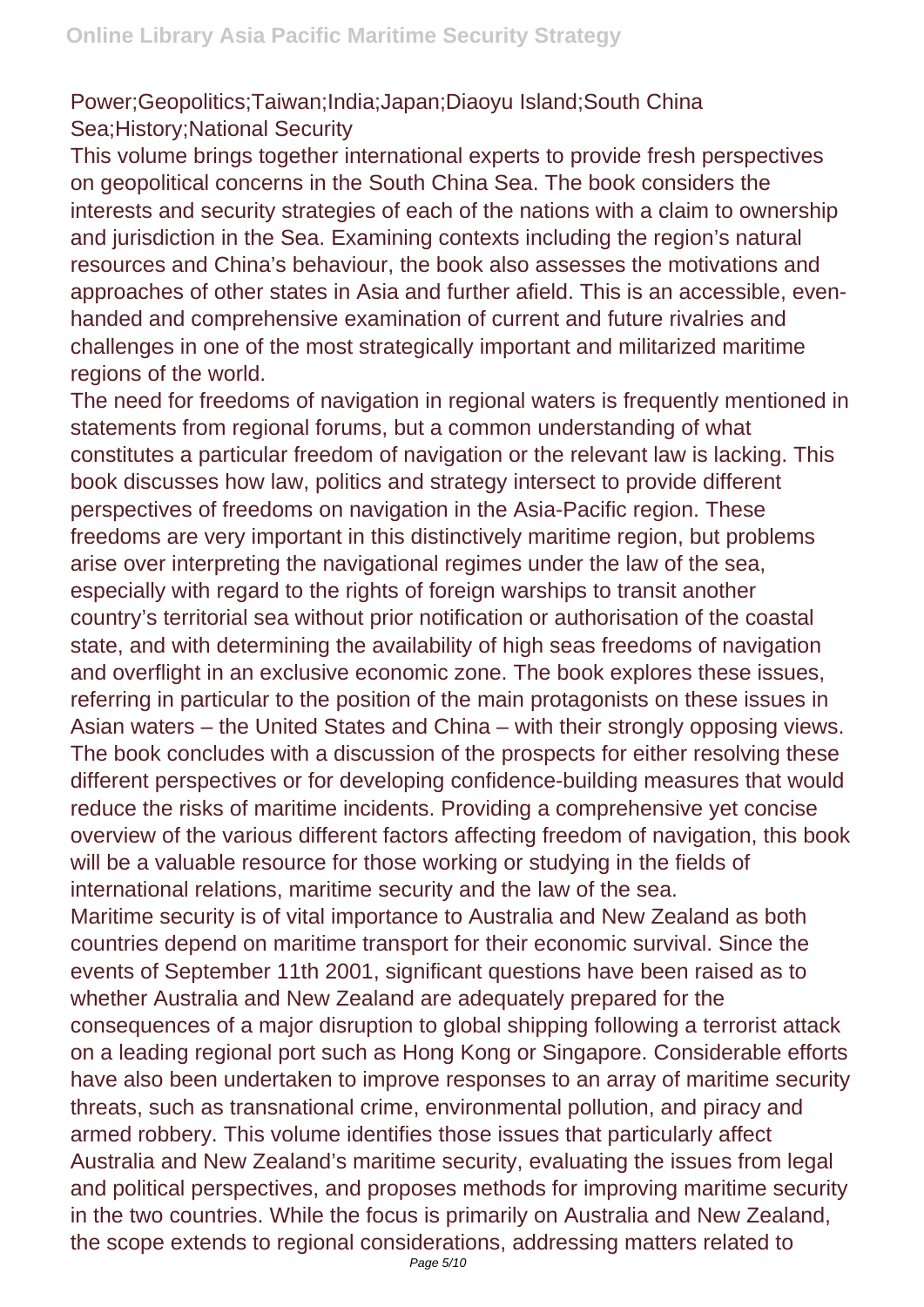Pacific Island states, Southeast Asia and the Antarctic and sub-Antarctic region. The book also addresses strategic partnerships examining the influence of the United States, and analyses issues within the broad framework of international law and politics. Maritime Security: International Law and Policy Perspectives from Australia and New Zealand will be of great interest to scholars of international law, international relations and maritime affairs, maritime industry professionals, private and government lawyers, as well as diplomats, consuls and government officials.

The history of the South China Sea is a catalyst of international cooperation and conflict. Security in the Indo-Asia-Pacific is largely governed by command of these strategic waters. More than half of global shipping transits the South China Sea, which also holds significant reserves of oil, gas and minerals, as well as some of the largest fisheries in the world. Drawing on a team of field-leading researchers, Jenner and Thuy provide an empirical study of the global ocean's most contested sea space. The volume's four parts offer an insightful analysis of the significance of the South China Sea to the international order; sub-national agents of influence on relations between states; the disputes over sovereignty through the analytical prism of international law; and the conflictful region's prospects. The primary source-based conclusion elucidates the agency of history and strategy in the South China Sea.

This newly released Pentagon report provides an up-to-date status of American Asia-Pacific maritime strategy, with detailed information about ongoing competing territorial and maritime claims in the South and East China Sea. The disputes revolve around three primary issues: (1) competing territorial claims among claimants, (2) competing maritime claims among claimants, and (3) excessive maritime claims asserted by some of the claimants. Regarding competing territorial claims, there are six claimants to the land features in the South China Sea: Brunei, China, Malaysia, the Philippines, Taiwan, and Vietnam. There are three primary disputes over territorial sovereignty. The first is a dispute among China, Taiwan, and Vietnam over the sovereignty of the Paracel Islands, which China has occupied since 1974. The second is a China-Taiwan-Philippines contest over Scarborough Reef. The third is a multi-claimant dispute over the Spratly Islands, which includes more than 200 geographic features. China, Taiwan, and Vietnam claim sovereignty over all of the Spratly land features, while Brunei, Malaysia, and the Philippines claim sovereignty of only certain land features in the island group. Vietnam and Malaysia have yet to delimit fully their maritime claims in the South China Sea. In particular, China is increasingly deploying the Chinese Coast Guard (CCG) to enforce its claims over features in the East and South China Seas. China prefers to use its governmentcontrolled, maritime law enforcement ships in these disputes, and operates PLAN vessels over the horizon so they are ready to respond to escalation. China has demonstrated this model during disputes with rival claimants over Scarborough Reef, Second Thomas Shoal, the South Luconia Shoal, and CNOOC-981 drilling operations south of the Parcel Islands. Since 2012, the CCG has maintained a persistent presence in areas including around the Senkaku Islands in the East China Sea and Scarborough Reef in the South China Sea. Similarly, China has used MLE ships to restrict and put pressure on Philippine access to Second Thomas Shoal where the Philippines maintains presence via a grounded naval vessel, the Sierra Madre. Although China is not the only claimant to use non-military assets to conduct worrying or dangerous actions against rival claimants - for example, in 2013, members of the Philippines Coast Guard killed a Taiwan fisherman in waters claimed by both the Philippines and Taiwan -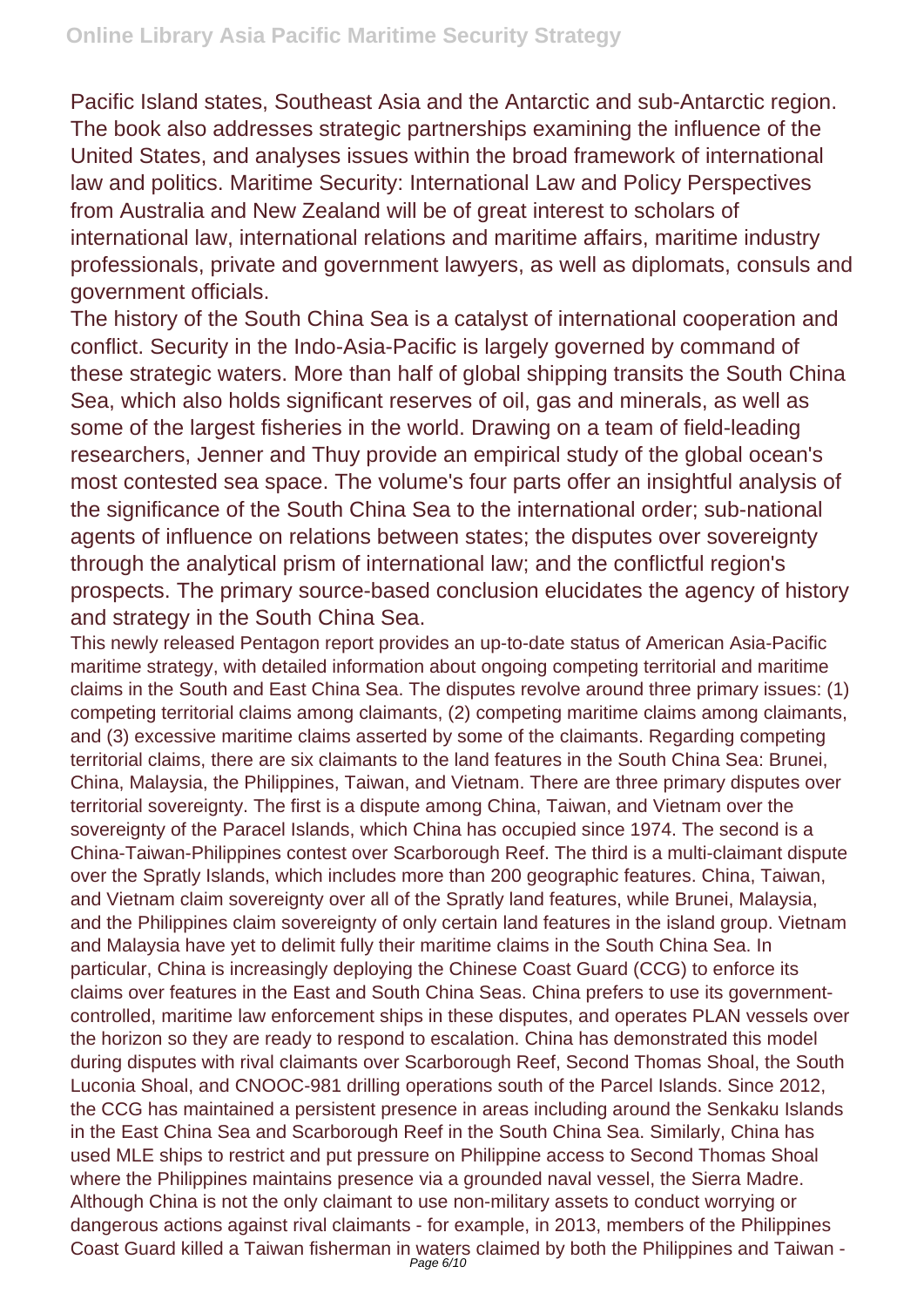it has been, by far, the most active.

Asia-Pacific Maritime Security Strategy

Over the past decade, Northeast Asia has been dominated by quite significant strategic change, which is ongoing and brings with it many uncertainties. naval capabilities in Northwest Asia are instrumental in promoting maritime security interests - helping to build a stable security environment through active participation in regional naval co-operation. This landmark book explores the region's maritime peace and stability, and examines in depth the strategic, military and apolitical issues that underpin any effort to develop maritime co-operation. This report outlines the Department of Defense's (DOD's) strategy with regard to maritime security in the Asia-Pacific region. Recognizing the importance of the Asia-Pacific region and its maritime domain for the security of the U.S., DOD is focused on safeguarding freedom of the seas, deterring conflict and coercion, and promoting adherence to international law and standards. The report outlines four lines of effort DOD is employing: (1) strengthening our military capacity; (2) working with our allies and partners from NE Asia to the Indian Ocean to build their capacity to address potential challenges; (3) leveraging military diplomacy to build greater transparency, reduce the risk of miscalculation or conflict, and promote shared maritime rules of the road; (4) working to strengthen regional security institutions and encourage the development of an open and effective regional security architecture. Figures. This is a print on demand report.

To offer security in the maritime domain, governments around the world need the capabilities to directly confront common threats like piracy, drug-trafficking, and illegal immigration. No single navy or nation can do this alone. Recognizing this new international security landscape, the former Chief of Naval Operations called for a collaborative international approach to maritime security, initially branded the "1,000-ship Navy." This concept envisions U.S. naval forces partnering with multinational, federal, state, local and private sector entities to ensure freedom of navigation, the flow of commerce, and the protection of ocean resources. This new book from the National Research Council examines the technical and operational implications of the "1,000-ship Navy," as they apply to four levels of cooperative efforts: U.S. Navy, Coast Guard, and merchant shipping only; U.S. naval and maritime assets with others in treaty alliances or analogous arrangements; U.S. naval and maritime assets with ad hoc coalitions; and U.S. naval and maritime assets with others than above who may now be friendly but could potentially be hostile, for special purposes such as deterrence of piracy or other criminal activity.

This report outlines the Department of Defense's strategy with regard to maritime security in the Asia-Pacific region. Recognizing the importance of the Asia-Pacific region and its maritime domain for the security of the United States, the Department is focused on safeguarding freedom of the seas, deterring conflict and coercion, and promoting adherence to international law and standards. As it does around the world, the Department will continue to fly, sail, and operate wherever international law allows, in support of these goals and in order to preserve the peace and security the Asia-Pacific region has enjoyed for the past 70 years. Recognizing the growing complexity of the Asia-Pacific maritime domain, this report outlines four lines of effort the Department is employing in order to preserve security in this vital region. First, we are strengthening our military capacity to ensure the United States can successfully deter conflict and coercion and respond decisively when needed. Second, we are working together with our allies and partners from Northeast Asia to the Indian Ocean to build their capacity to address potential challenges in their waters and across the region. Third, we are leveraging military diplomacy to build greater transparency, reduce the risk of miscalculation or conflict, and promote shared maritime rules of the road. Finally, we are working to strengthen regional security institutions and encourage the development of an open and effective regional security architecture. Together with our inter-agency colleagues and regional allies and partners, the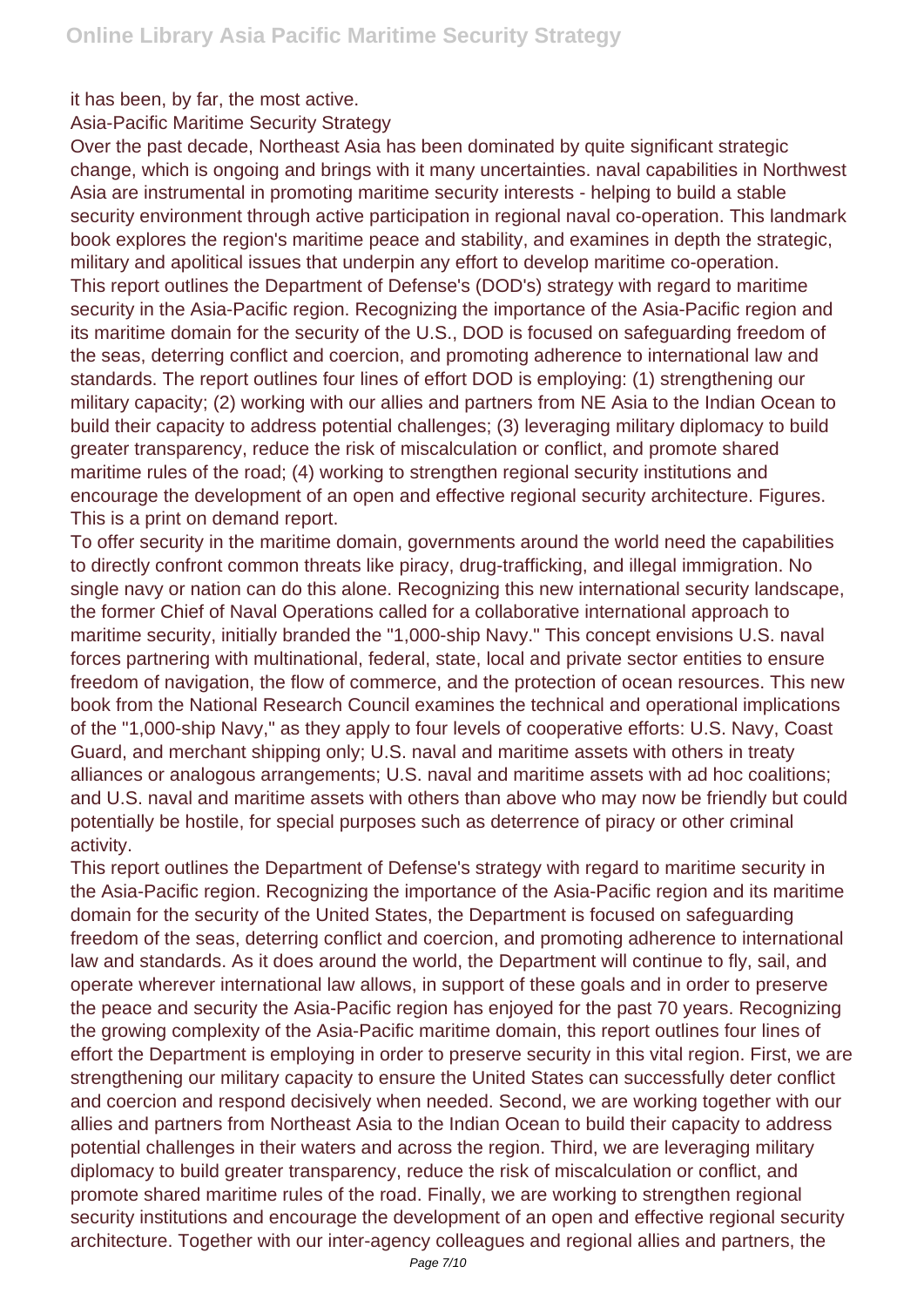Department is focused on ensuring that maritime Asia remains open, free, and secure in the decades ahead.

This book confronts both the maritime security challenges and responses. In Southeast Asia, maritime security has, over the last twenty years, taken on a much greater importance, due to the Law of the Sea convention, which has resulted in a 200 nautical mile Exclusive Economic Zones (EEZs). As well as traditional security threats to maritime security, there has also emerged a range of non-traditional threat, such as those emanating from piracy and international terrorism that spill over into the maritime domain. Events such as September 11th, and the designation of Southeast Asia as a 'second front' in the war against terrorism, have resulted in the growing realization that multilateral security cooperation is required in order to better manage emerging security threats. Expert contributors to this book identify the nature of the maritime security problem and critically evaluate the various responses with an eye to improving the management of prevailing and emerging security threats. This book will be an invaluable resource to academics, policy analysts, legislators and students interested in security issues in Southeast Asia.

The relationship between Taiwan and the People's Republic of China is regarded as a very serious potential source of conflict in East Asia, especially now that the questions of Hong Kong and Macau have been settled, and increased democratisation in Taiwan is seen as a threat by mainland China. This book, which brings together leading international scholars of maritime security and also strategic thinkers from within Taiwan itself, examines a wide range of questions concerning Taiwan's perception of the naval threat from mainland China, and how Taiwan's navy and naval strategic thinking is responding, including discussions of the strength of Taiwan's naval forces, mainland China's claims and ambitions in the South China Sea, and the controversial question of Theatre Missile Defence.

This research aims to examine how and why a continental-oriented China has shifted its maritime strategic orientation and naval force structure from its coast toward the far seas in an era of interdependent international system. Generally, China is an ancient continental land power with an incomplete oceanic awareness. With the transformation after the Cold War of China's grand strategy from landward security to seaward security, maritime security interests have gradually become the most essential part of China's strategic rationale. This book contains six color maps.

In recent years, the descriptive term 'Indo-Pacific' has entered the geo-strategic lexicon as a substitute for the more established expression 'Asia-Pacific'. Defined as an integrated strategic system that best captures the shift in power and influence from the West to the East, the concept has dominated strategic debates and discussions, gaining rapidly in currency and acceptance. Popular though the term has become, its strategic context and underlying logic are still sharply contested. While proponents of the 'Indo-Pacific' advance compelling arguments in its favour, the debate over whether it is a valid construct, is not quite settled. Consequently, it is yet to gain full acceptance among regional analysts and policy makers who appear unsure about embracing the idea without any qualifying caveats. Even so, the Indo-Pacific has emerged as a significant strategic space and a theatre of great-power competition. From a maritime security perspective, its importance as a geo-economic hub is accentuated by the growing presence of non-traditional threats. Piracy, terrorism, gun running, illegal fishing, trafficking, global warming and natural disasters represent challenges to maritime security that are inherently transnational in nature – where dynamics in one part of the system influence events in another, necessitating coordinated security operations by maritime forces and strategic relationships between stakeholder states. Papers put together in this book seek to appraise the Indo-Pacific, by examining the concept holistically, deciphering the trends that impact maritime security in the region and identifying its emerging patterns. Apart from examining the inherent logic underpinning the concept, these provide perspectives on security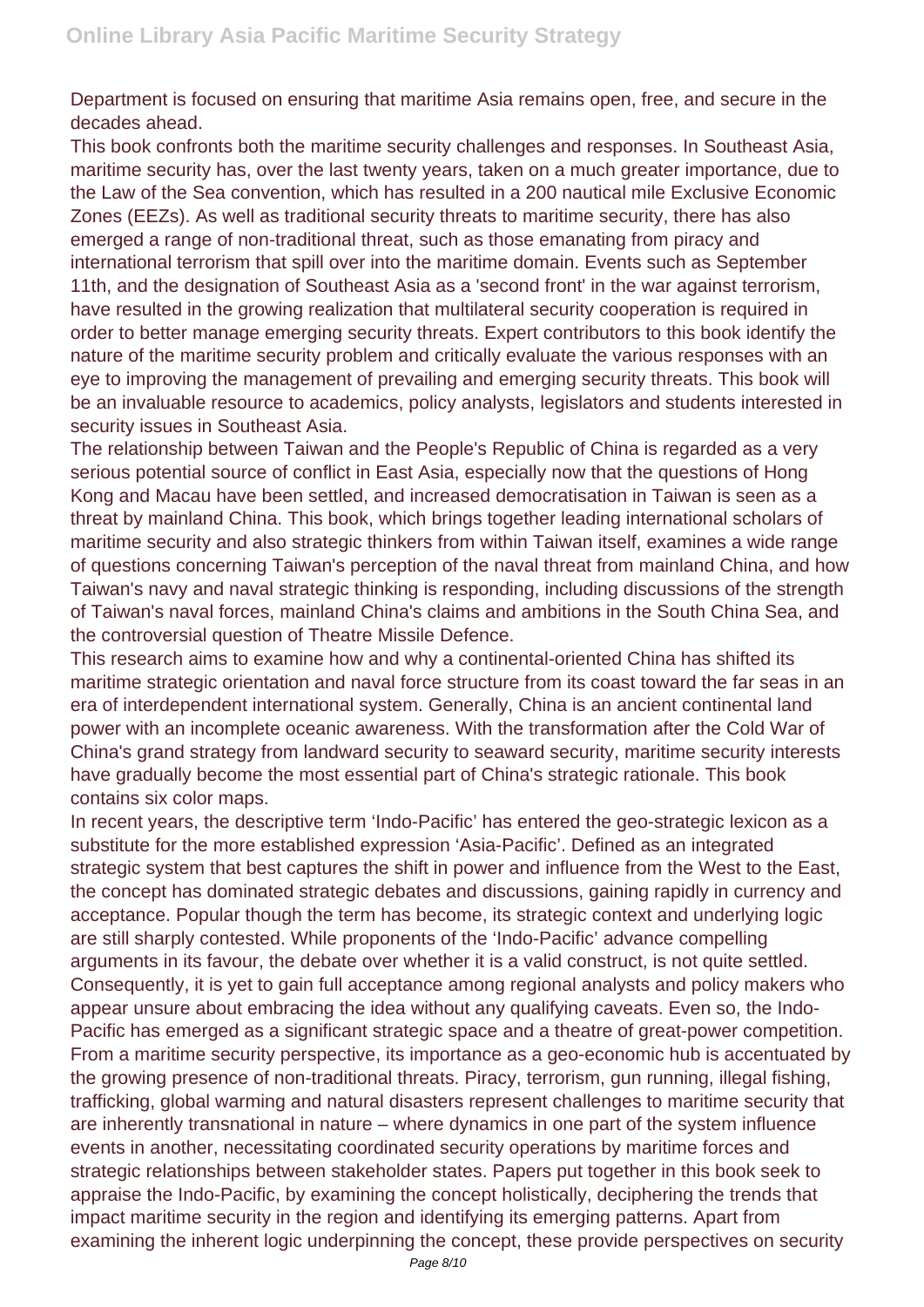in the Indo-Pacific region, evaluate the strategic implications of competition, conflict and instability in the region, and bring out the operational implications of using a frame of reference that combines two contiguous albeit disparate maritime theatres.

In the twenty-first century, the Indo-Pacific has emerged as a crucial geostrategic region for trade, investment, energy supplies, cooperation, and competition. It presents complex maritime security challenges and interlocking economic interests that require the development of an overarching multilateral security framework. This volume develops common approaches by focusing on geopolitical challenges, transnational security concerns, and multilateral institutionbuilding and cooperation. The chapters, written by practitioners, diplomats, policymakers, and scholars from the three major powers discussed (United States, China, India) explain the opportunities and risks in the Indo-Pacific region and identify specific naval measures needed to enhance maritime security in the region.

Since the late 1990s, the Japan Coast Guard (JCG) has countered a myriad of 'outlaw' threats at sea including piracy, terrorism, the proliferation of Weapons of Mass Destruction (WMD) and the threat posed by 'rogue states'. Japan's innovative strategy has transformed maritime security governance in Southeast Asia and beyond.

China's rise on the world's oceans is attracting wide attention and may ultimately restructure the global balance of power during the course of the 21st century. Many books have described this phenomenon and the significant strategic implications that flow from Beijing's rapid maritime development. However, the subject of whether and how to potentially integrate a stronger China into a global maritime security partnership has not been adequately explored. Delving into a variety of vital domains of contemporary maritime security, American and Chinese contributors to this edited volume illustrate that despite recent turbulence in U.S.-China military relations, substantial shared interests should enable extensive maritime security cooperation. But for professionals to structure cooperation effectively, they warn, Washington and Beijing must create sufficient political and institutional space.

The Asia-Pacific Regional Security Assessment 2021 provides insight into key regional strategic, geopolitical, economic, military and security topics. Among the topics explored are: US?China decoupling and its regional security implications; Japan's security policy and China; India's emerging grand strategy; Southeast Asia amid rising great-power rivalry; Australia's new regional security posture; NATO's evolving approach to China; The United Kingdom's 'tilt' to the Indo-Pacific; and Emerging technologies and future conflict in the Asia-Pacific. Authors include leading regional analysts and academics Kanti Bajpai, Gordon Flake, Franz-Stefan Gady, Prashanth Parameswaran, Alessio Patalano, Samir Puri, Sarah Raine, Tan See Seng, Drew Thompson, Ashley Townshend, Joanne Wallis and Robert Ward.

America's national interests in the Asia-Pacific region are deep and enduring. We seek to maintain a balance of power that fosters a peaceful expansion of free societies, free trade, free markets, and free commons, air, sea, space, and cyber. These are values that we share with increasing numbers of Asia's citizens. For 7 decades,

administrations of both parties have worked with our friends and allies in the region to uphold this rules-based order and to enlist new partners in this shared effort, an effort that now extends to states like Indonesia and Vietnam. No country has benefited more from a peaceful regional order in the Asia-Pacific region than China. Unfortunately, we increasingly see a pattern of behavior from China that suggests that some of our highest hopes for our relationship are not materializing and that call into question for nations across the Pacific whether China's rise will, in fact, be peaceful.

As global economic power shifts towards Asia, there are increasing concerns about maritime security in the region. This applies especially to the seas of East Asia, which are rich in resources, where there are major shipping lanes, crucial to the world